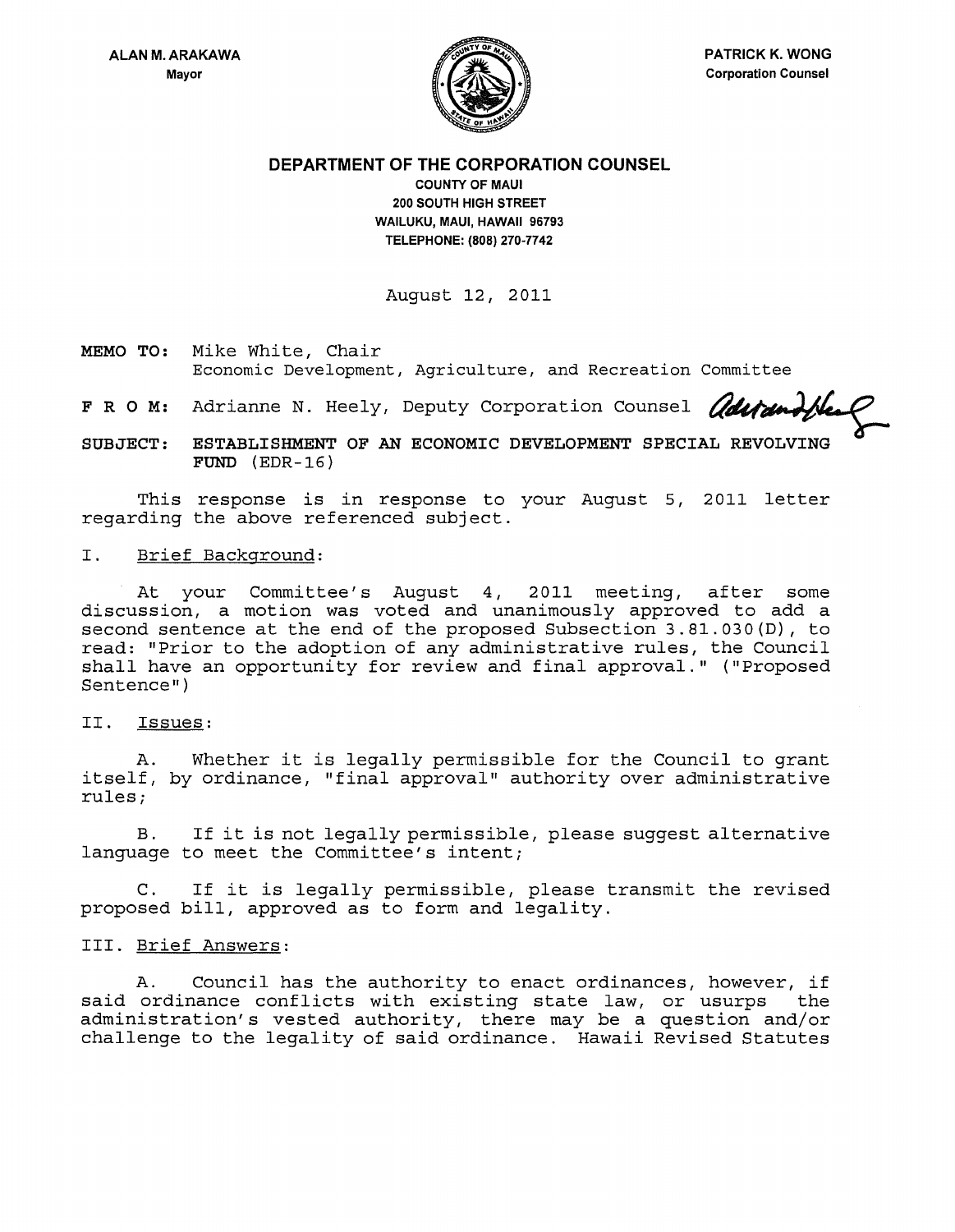("H.R.S.") section (" $\S$ ")  $\S 91-3^1$  explains the procedure for adoption, amendment or repeal of rules. H.R.S. §91-3 (c) vests approval authority of the adoption, amendment, or repeal of any rule with the mayor of the county.

B. If the Proposed Sentence is not deleted in its entirety, suggested alternative language (underlined) to capture Committee's intent is as follows: "Prior to the adoption of any administrative rules, pursuant to section 91-3, Hawaii Revised Statutes, the Council shall have an opportunity for review and final approval of the proposed administrative rule."<sup>2</sup>

C. Because of the questions you raise in your August 5, 2011 request and the discussion below, our office did not sign and transmit the revised proposed bill you attached to your request, however, we attach two revised proposed bills with our signature affixed as approved as to form and legality: (1) bill with Proposed Sentence deleted; and (2) bill with the suggested alternative language.

## IV. Discussion:

In researching your requests, I reviewed existing laws; treatises on municipal corporations; and case law discussing Council's authority and limitations in dealing with statutory construction and enacting ordinances.

## A. Council's authority and limitations in enacting ordinances.

Generally, the functions of a municipal legislative body fall into the following categories: legislative, administrative, fiscal, investigative, and judicial or quasi-judicial. It is well within the Council's authority to enact laws and ordinances, however, there are some limitations. This depends on the law of the body's organization. 3

The United States and State Constitutions; H.R.S.; and the Revised Charter of the County of Maui (1983), as amended ("Charter") explain the general powers and limitations of the Counties and their respective Councils.

<sup>1</sup>A copy of H.R.S. §91-3 is attached hereto as Exhibit "1".

The revised proposed bills: (1) with the deletion of the Proposed Sentence; and (2) with the alternative suggested language, for Council's consideration are attached as Exhibit "2".

<sup>3</sup> The Law of Municipal Corporations,  $3^{rd}$  Edition  $$13:3$  Functions of council.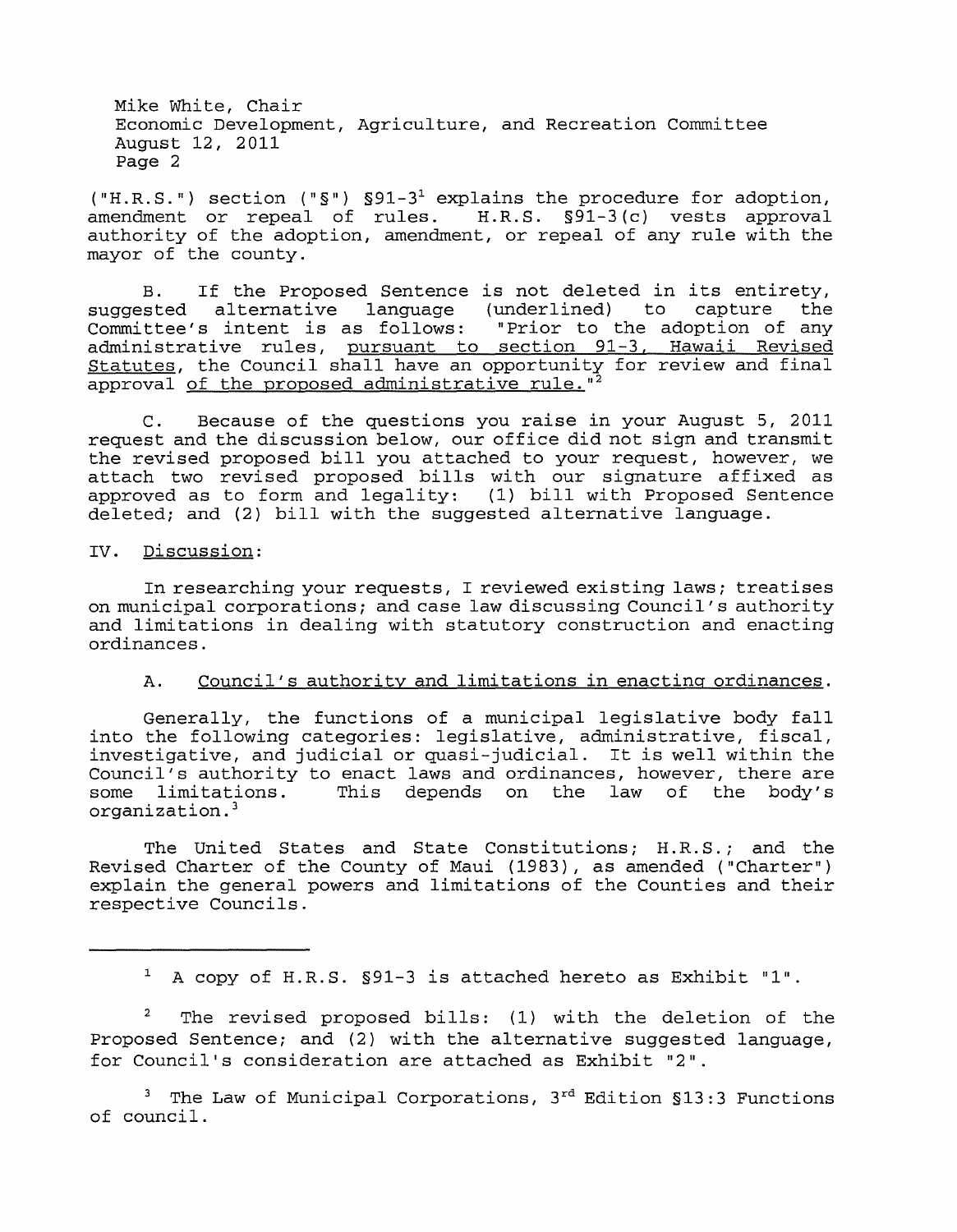H.R.S. §46-1.5 explains the general powers and limitations of the counties. H.R.S. §46-1.5(1) states: "Each county shall have the power to frame and adopt a charter for its own self-government that shall establish the county executive, administrative, and legislative structure and organization, ... "

## 1. Proposed Sentence Conflicts with Existing State Law.

H.R.S. §46-1.5(13) explains in relevant part:

"Each county shall have the power to enact ordinances deemed necessary to protect health, life, and property, and to preserve the order and security of the county and its inhabitants on any subject or matter not inconsistent with, or tending to defeat, the intent of any state statute where the statute does not disclose an express or implied intent that the statute shall be exclusive or uniform throughout the State." (Emphasis added).

Sections 3-6 and 3-8 of the Charter discuss the powers of Council and Article 4 of the Charter discusses ordinances and resolutions and the actions of the Council.

Nothing in Section 3-6 or 3-8 of the Charter specifically addresses council's power to give "final approval authority" of administrative rules. However, as discussed at your Committee meeting, the legal authority for an agency's adoption, amendment or repeal of administrative rules is in Chapter 91, H.R.S.

H. R. S . § 91-3 requires, among other things, thirty days notice for public hearing; and affording all interested persons opportunity to submit data, views, arguments, orally, or in<br>writing.<sup>4</sup> Although H.R.S. §91-3 is silent as to the final Although H.R.S. §91-3 is silent as to the final approval of administrative rules being vested in the respective county councils, H.R.S. §91-3(c) states:

"(c) The adoption, amendment, or repeal of any rule by any state agency shall be subject to the approval of the governor. The adoption, the approval of the governor. amendment, or repeal of any rule by any county agency shall be subject to the approval of the

<sup>4</sup> H.R.S. §91-3(2) does allow all interested persons [including a legislative body] the opportunity to submit data, views or ar ingles are started to started the contract of the states of any series of the states that the agency shall fully consider all written and oral submissions respected the proposed rule.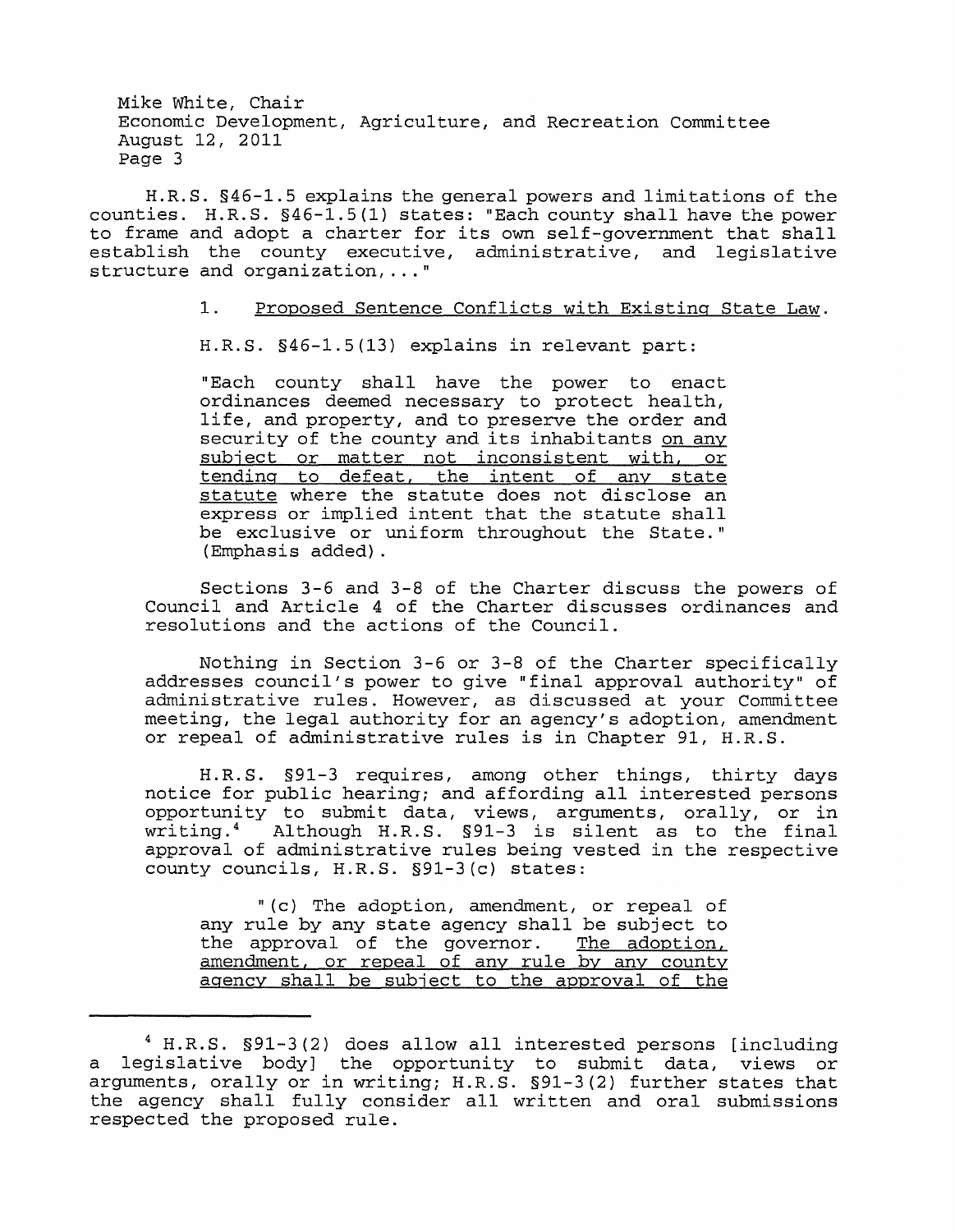> mayor of the county. This subsection shall not apply to the adoption, amendment, and repeal of the rules of the county boards of water supply." (Emphasis added).

Because existing state law explains not only the procedure, but that the adoption, amendment, or repeal of any rule by any county agency shall be subject to the approval of the mayor, the proposed legislation giving the Council final approval authority may be perceived as conflicting, and may be preempted, challenged and/or held as being invalid.

In <u>Richardson v. City and County of Honolulu</u><sup>5</sup>, the Hawaii Supreme Court explained, "[i] f otherwise valid local legislation conflicts with state law, it is preempted by such law and is void." The Court further explained, "if local ordinance truly conflicts with state statute that is of statewide concern, then the ordinance is necessarily invalid because it violates state's supremacy provision."<sup>6</sup>

The Richardson Court confronted the task of interpreting general statutes that may appear to be in conflict with specific<br>statutes relating to the same subject matter. The court statutes relating to the same subject matter. explained three rules of statutory construction: First, legislative enactments are presumptively valid and "should be interpreted [in such a manner as] to give them effect."<sup>7</sup> Second, " [l]aws in pari materia, or upon the same subject matter, shall be construed with reference to each other.<sup>8</sup> Third, "where there is a 'plainly irreconcilable' conflict between a general and a specific statute concerning the same subject matter, the specific will be favored. However, where the statutes simply

5 Richardson v. City and County of Honolulu, 76 Hawai'I 46, 886, P.2d 1193 (1994).

 $6$   $\underline{Id}$ . at 47, 868 P.2d at 1194. (citing H.R.S. §50-15 and Const. Art. 8 §6) (The Court explained a conflict exists if local legislation duplicates, contradicts, or enters area fully occupied by general law, either expressly or by legislative implication.)

Id. (citing State v. Spencer, 68 Haw. 622, 624, 725 P.2d 799, 800 (1986)).

 $^8$  Id. (citing H.R.S. §1-16 (1985); Kam v. Noh, 70 Haw. 321, 325, 770 P.3d 414, 417 (1989))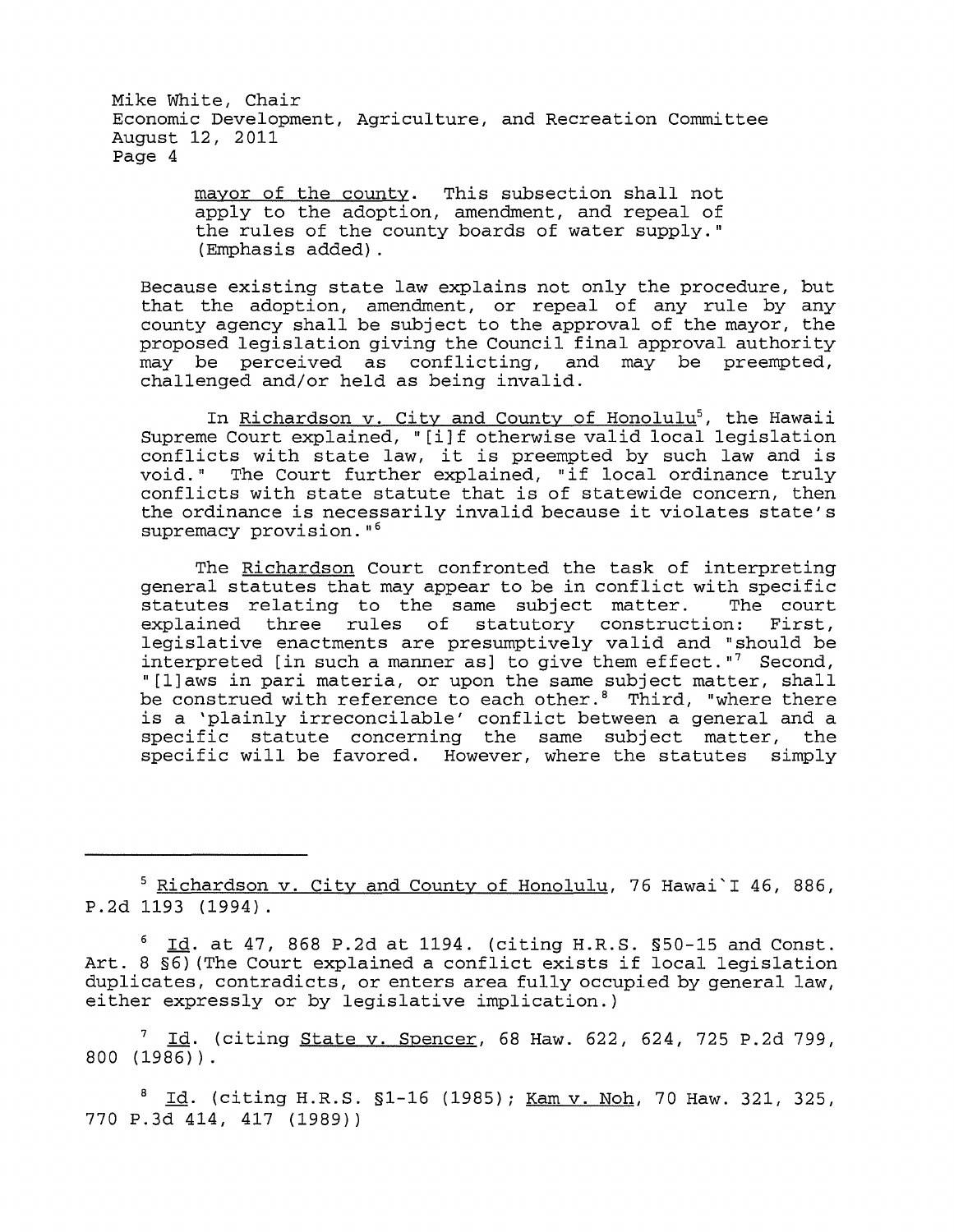overlap in their application, effect will be given to both if possible, as repeal by implication is disfavored.  $"$ 

## 2. Proposed Sentence Usurps Administration's Vested Power.

Not only does the Proposed Sentence, if enacted, conflict with existing state law, but it also, if enacted, would effectively usurp the administration's ability to exercise its powers vested to it by the express provisions of H.R.S. §91- 3 (c). The Hawaii Supreme Court addressed the usurping of powers in Harris v. DeSoto.<sup>10</sup> In Harris, after the city council, over mayor's veto, passed an ordinance that effectively vested exclusive power in council to settle claims in excess of \$5,000, as well as suits for injunctive, declaratory, and extraordinary relief, mayor filed complaint for declaratory and injunctive relief, seeking declaration that ordinance was unlawful and void because it violated city charter. The Harris Court held that the ordinance was invalid to the extent that it vested power in city council that was vested exclusively for the administration.

The enactment of the proposed ordinance with the Proposed Sentence granting the Council "final approval authority" of administrative rules, would perceivably conflict with the provisions of state law, and possibly subject the Council to legal challenge of usurping the administration's powers vested to it by H.R.S. §91-3 (c). Accordingly, the passing of said legislation with the Proposed Sentence, arguably would not be legally permissible.

#### B. Alternative Suggested Language.

The Proposed Sentence states: "Prior to the adoption of any administrative rules, the Council shall have an opportunity for review and final approval". Although said sentence implies that there is another mechanism (be it H.R.S. §91-3) for the adoption of the administrative rule, and that Council shall have "the opportunity" for review and final approval prior to the adoption, some may argue including reasons stated herein, the legality of said proposed legislation if enacted. Accordingly, to avoid the confusion, it is suggested that: (1) the Proposed Sentence be deleted in its entirety; or (2) the following underlined text be added to the Proposed Sentence:

 $10$  80 Hawai'i 425, 911 P.2d 60 (1996).

<sup>&</sup>lt;sup>9</sup> Id. (citing Mahaia v. Suwa, 69 Haw. 349, 356-57, 742 P.2d 359, 366 (1987)).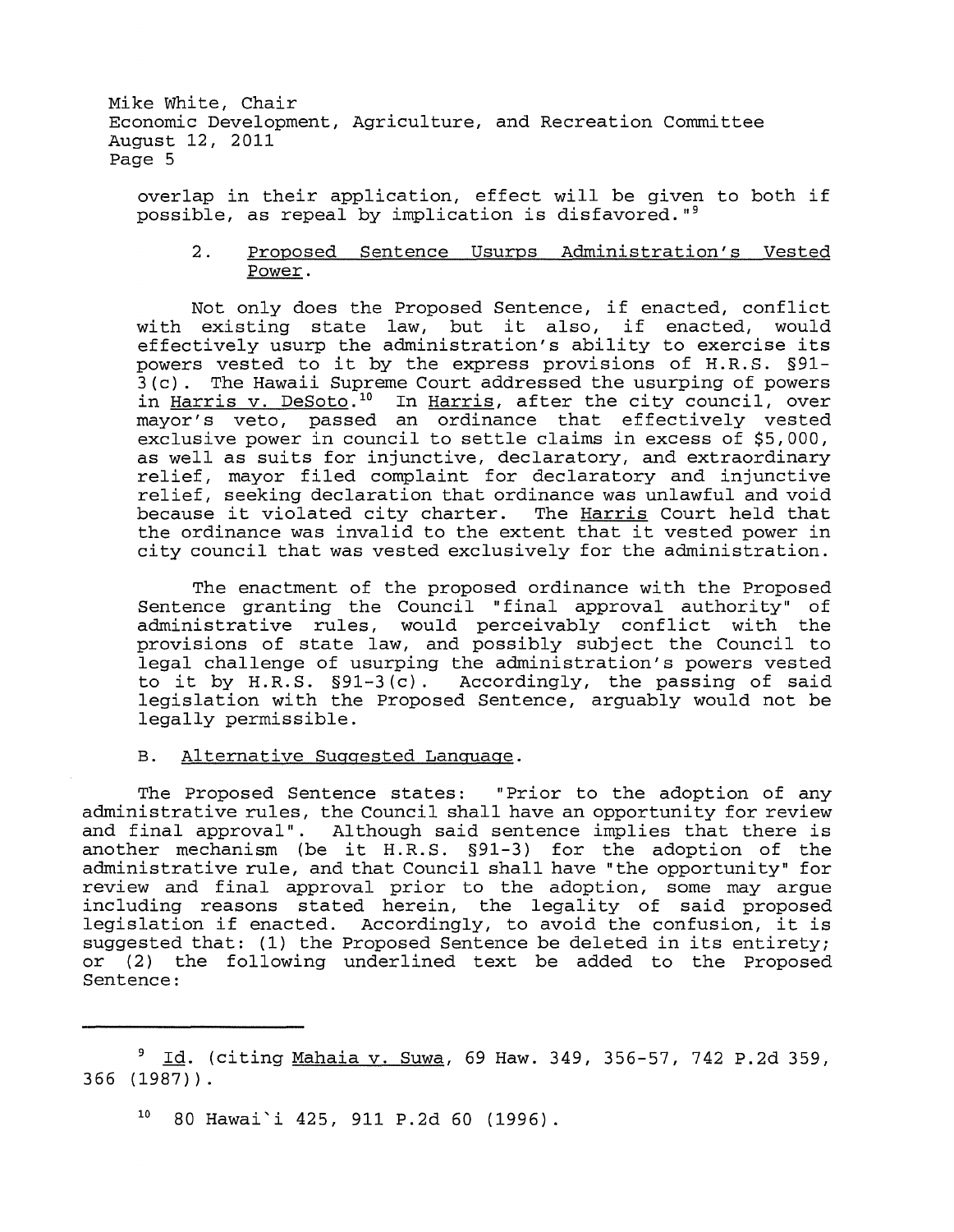> "Prior to the adoption of any administrative rules, pursuant to section 91-3, Hawaii Revised Statutes, the Council shall have an opportunity for review and final approval of the proposed administrative rule."

We attach two revised proposed bills, signed off as to approval as to form and legality for Council's consideration.

Should you have any questions please feel free to contact me.

APPROVED FOR TRANSMITTAL:

PATRICK K. WONG

Corporation Counsel S:\ALL\Advisory\ANH\EDR.Ctee\EDR-16.FinalApproval.8911.wpd

Attachments: Exhibits "1" and "2"<br>xc: Alan M. Arakawa, Mayor Alan M. Arakawa, Mayor Keith A. Regan, Managing Director Sananda K. Baz, Budget Director Jock Yamaguchi, Executive Assistant Webpage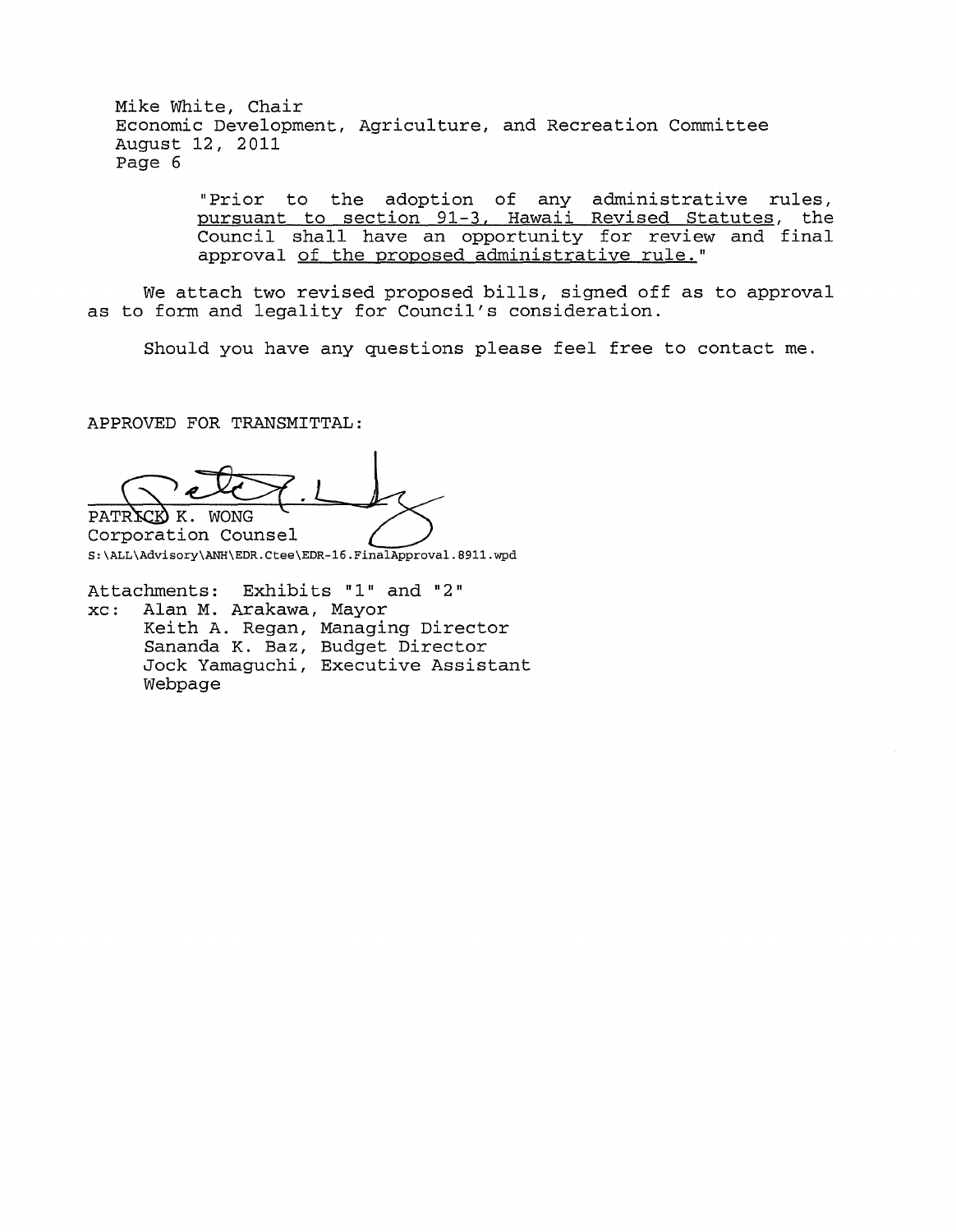§91-3 **Procedure for adoption, amendment, or repeal of rules.**  (a) Except as provided in subsection (f), prior to the adoption of any rule authorized by law, or the amendment or repeal thereof, the adopting agency shall:<br>(1) Give at leas

- Give at least thirty days' notice for a public hearing. The notice shall include:
	- (A) A statement of the topic of the proposed rule adoption, amendment, or repeal or a general description of the subjects involved; and
	- (B) A statement that a copy of the proposed rule to be adopted, the proposed rule amendment, or the rule proposed to be repealed will be mailed to any interested person who requests a copy, pays the required fees for the copy and the postage, if any, together with a description of where and how the requests may be made;
	- *(C)* A statement of when, where, and during what times the proposed rule to be adopted, the proposed rule amendment, or the rule proposed to be repealed may be reviewed in person; and
	- (D) The date, time, and place where the public hearing will be held and where interested persons may be heard on the proposed rule adoption, amendment, or repeal. The notice shall be mailed to all persons who have made a timely written request of the agency for advance notice of its rulemaking proceedings, given at least once statewide for state agencies and in the county for county agencies. Proposed state agency rules shall also be posted on the Internet as provided in section 91-2.6; and
- (2) Afford all interested persons opportunity to submit data, views, or arguments, orally or in writing. The agency shall fully consider all written and oral submissions respecting the proposed rule. The agency may make its decision at the public hearing or announce then the date<br>when it intends to make its decision. Upon adoption, when it intends to make its decision. amendment, or repeal of a rule, the agency, if requested to do so by an interested person, shall issue a concise statement of the principal reasons for and against its determination.

(b) Notwithstanding the foregoing, if an agency finds that an imminent peril to the public health, safety, or morals, or to livestock and poultry health, requires adoption, amendment, or repeal of a rule upon less than thirty days' notice of hearing, and states in writing its reasons for such finding, it may proceed without prior notice or hearing or upon such abbreviated notice and hearing, including posting the abbreviated notice and hearing on the Internet as provided in section 91-2.6, as it finds practicable to adopt an emergency rule to be effective for a period of not longer than one hundred twenty days without renewal.

(c) The adoption, amendment, or repeal of any rule by any state

# EXHIBIT "

http://www.capitol.hawaii.gov/hrscurrent/Vol02 Ch0046-0115/HRS0091/HRS 0091-0003.... 8/9/2011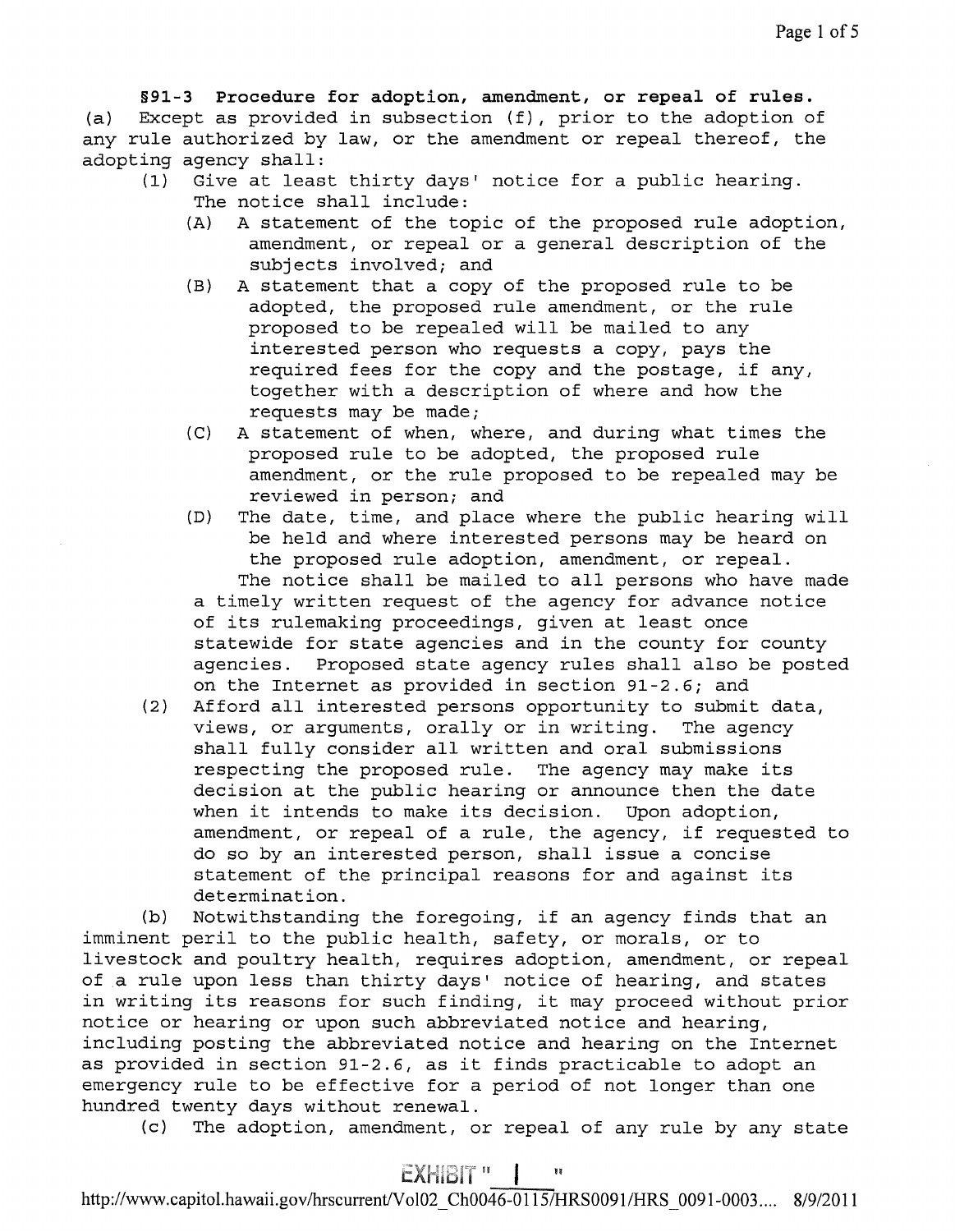(d) The requirements of subsection (a) may be waived by the governor in the case of the State, or by the mayor in the case of a county, whenever a state or county agency is required by federal provisions to adopt rules as a condition to receiving federal funds and the agency is allowed no discretion in interpreting the federal provisions as to the rules required to be adopted; provided that the agency shall make the adoption, amendment, or repeal known to the public by:<br> $(1)$ 

- Giving public notice of the substance of the proposed rule at least once statewide prior to the waiver of the governor or the mayor; and
- (2) Posting the full text of the proposed rulemaking action on the Internet as provided in section 91-2.6.

(e) No adoption, amendment, or repeal of any rule shall be invalidated solely because of:

- The inadvertent failure to mail an advance notice of rulemaking proceedings;
- (2) The inadvertent failure to mail or the nonreceipt of requested copies of the proposed rule to be adopted, the proposed rule amendment, or the rule proposed to be repealed; or
- (3) The inadvertent failure on the part of a state agency to post on the website of the office of the lieutenant governor all proposed rulemaking actions of the agency and the full text of the agency's proposed rules as provided in section 91-2.6.

Any challenge to the validity of the adoption, amendment, or repeal of an administrative rule on the ground of noncompliance with statutory procedural requirements shall be forever barred unless the challenge is made in a proceeding or action, including an action pursuant to section 91-7, that is begun within three years after the effective date of the adoption, amendment, or repeal of the rule.

(f) Whenever an agency seeks only to repeal one or more sections, chapters, or subchapters of the agency's rules because the rules are either null and void or unnecessary, and not adopt, amend, or compile any other rules:

- (1) The agency shall give thirty days' public notice at least once statewide of the proposed date of repeal and of:
	- (A) A list of the sections, chapters, or subchapters, as applicable, being repealed; and
	- (B) A statement of when, where, and during what times the sections, chapters, or subchapters proposed to be repealed may be reviewed in person;
- (2) The agency shall post the full text of the proposed sections, chapters, or subchapters to be repealed on the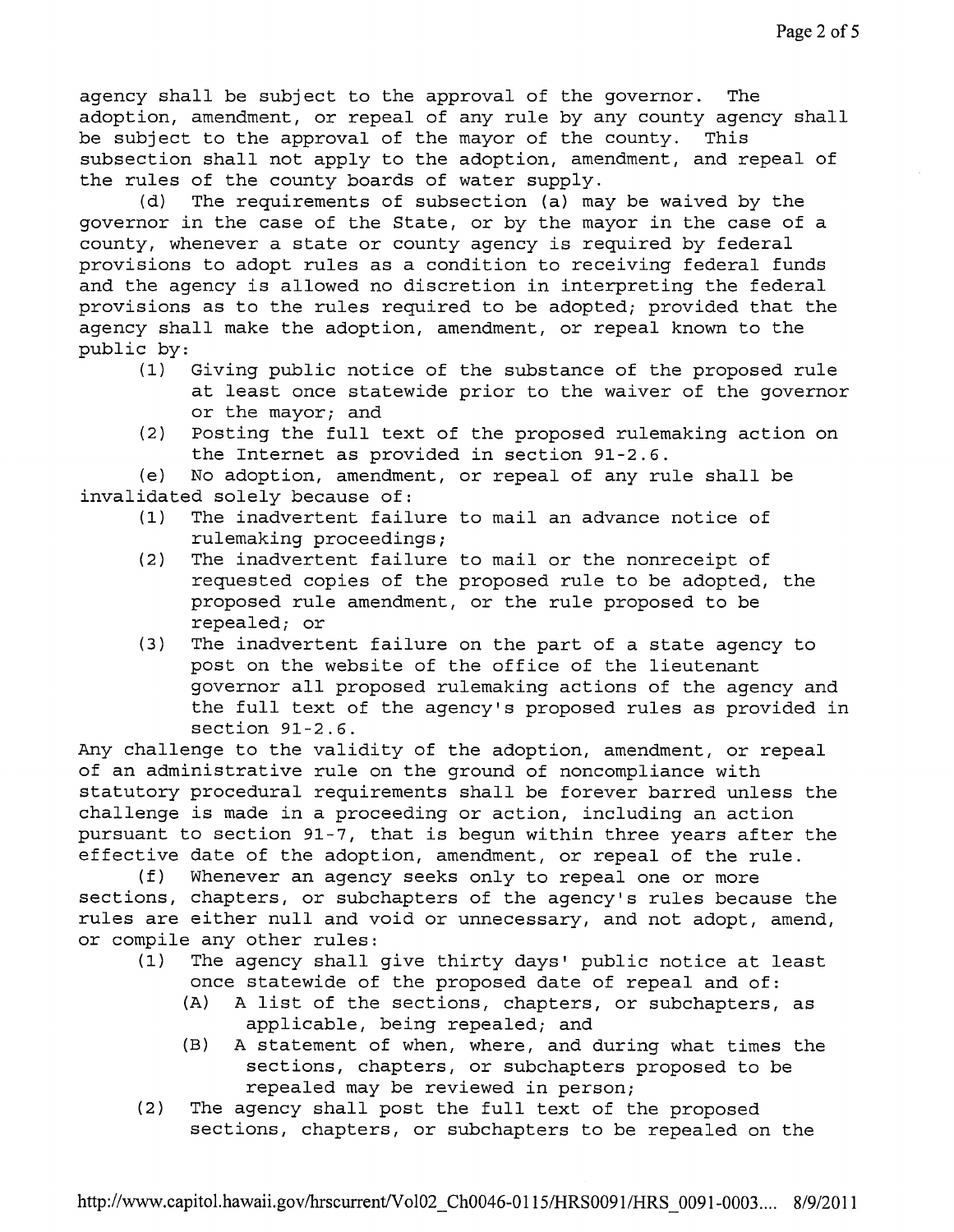Internet as provided in section 91-2.6; and

(3) Any interested person may petition the agency regarding the sections, chapters, or subchapters proposed to be repealed, pursuant to section 91-6.

This subsection does not apply to the repeal of one or more subsections, paragraphs, subparagraphs, clauses, words, phrases, or other material within a section that does not constitute the entire section to be repealed. [L 1961, c 103, §3; am L 1965, c 96, §139a; Supp, §6C-3; HRS §91-3; am L 1973, c 13, §1; am L 1979, c 64, §1; am L 1985, c 68, §2; am L 1989, c 64, §2; am L 1998, c 2, §§27, 28; am L 1999, c 301, §2(2); am L 2000, c 283, §6]

#### **Cross References**

Additional requirements for publication of notice of public hearings, see §92-41.

## **Attorney General Opinions**

The "General Requirements and Covenants" of public works contracts are rules as defined by section 91-1 and any amendments require notice and a public hearing. Att. Gen. Op. 66-10.

Section is limited to rules having the force and effect of law; AG Opinion 66-10 superseded. Att. Gen. Op. 72-5.

State agency required by subsection (a) (1) to publish notice of hearing must in addition comply with publication requirements of section 92-41. Att. Gen. Op. 73-12.

Board cannot adopt "policy" which would have the effect of amending a rule, without following HAPA requirements. Att. Gen. Op. 81-11. Notices are not required to be in the legal section of a newspaper. Att. Gen. Op. 89-4.

Substantial changes in proposed rules made after public hearing require additional hearing where material is included on subject not covered in original notice or change was not advocated or discussed at original hearing. Att. Gen. Op. 91-05.

For the repeal of rules, this section and §92-41 did not require individual notice to all property owners potentially affected by the change in the rules but only notice by publication, and a mailing to those persons who requested advance notice of department's rulemaking proceedings. Att. Gen. Op. 97-4.

## **Case Notes**

Where defendant did not give notice and hold public hearing pursuant to subsection (a) before issuing approval of use of wood preservative, defendant's approval, together with defendant's conditions of approval, would appear to be rulemaking. 939 F. Supp. 746.

Department provided adequate notice under this chapter of its intent to hold public hearings on proposed amendments to its

Ź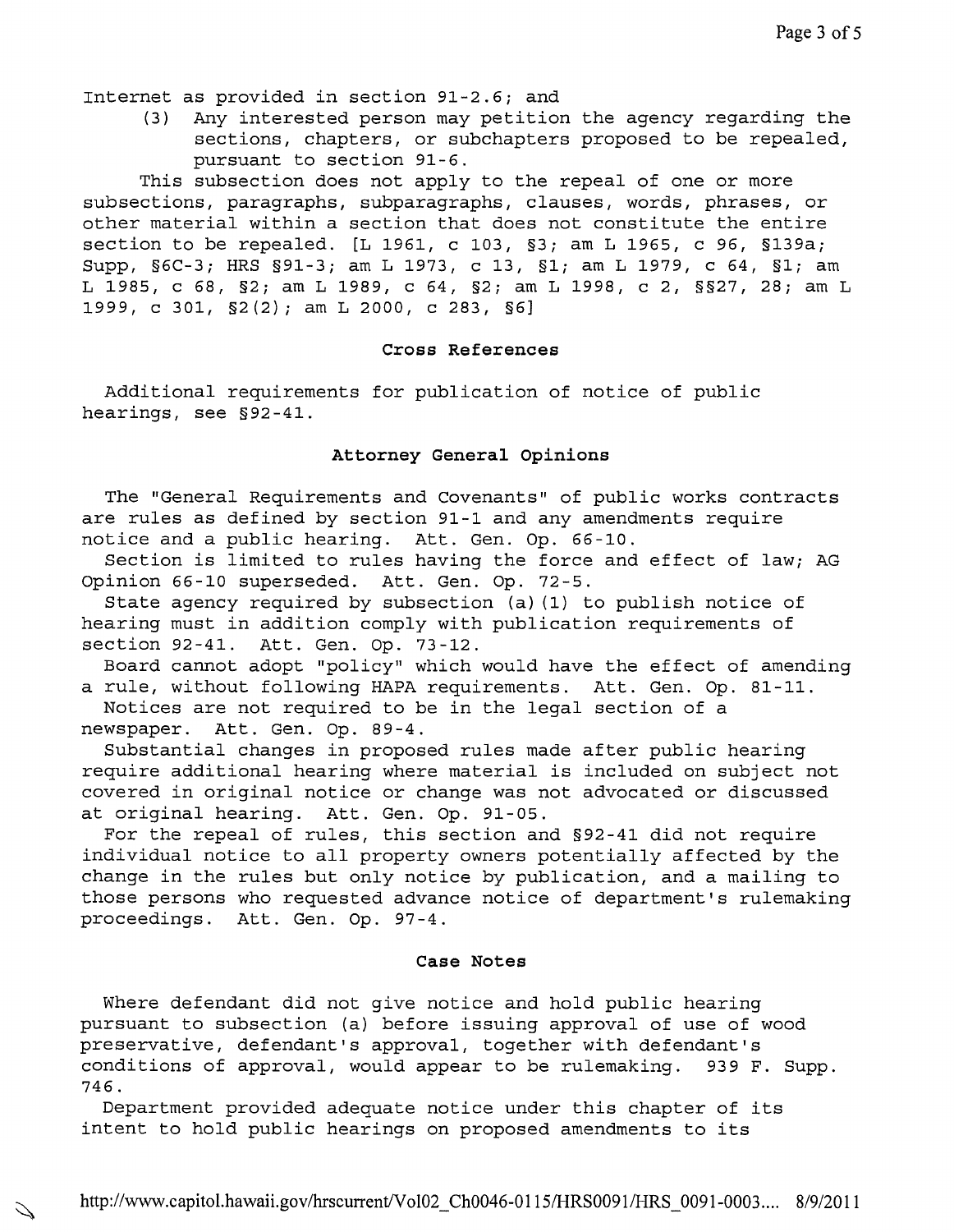administrative rules; nothing in chapter or case law requires that notice of public hearings on proposed amendments be published only after the effective date of the statute authorizing such amendments. 88 H. 307, 966 P.2d 619.

Where city appraiser's unwritten methodology for determining imparted value fell within definition of a rule for purposes of §91-1 (4), city needed to follow rulemaking procedures set forth in this section prior to applying imparted value deductions toward golf course assessments. 89 H. 381, 974 P.2d 21.

Changes may be made in a rule between the original proposed and presented at a public hearing and as finally adopted. Substantial change in a rule after a public hearing may require another public hearing. 50 H. 156, 434 P.2d 516.

Notice should fairly apprise interested parties of what is being proposed so they can formulate and present rational responses to the proposal. 64 H. 389, 642 P.2d 530.

"Substance" of proposed rules defined. 64 H. 389, 642 P.2d 530. Rule enabling insurance commissioner to prescribe endorsements did not give carte blanche authority to sidestep the independent requirements of chapter 91. 67 H. 148, 682 P.2d 73.

Adoption by reference of future amendments unlawful. 67 H. 451, 691 P.2d 365.

No waiver of notice and hearing requirements allowed where agency had discretion to interpret federal provisions as to required rules. 68 H. 80, 705 P.2d 17.

Inadequate notice, discussed. 70 H. 135, 764 P.2d 1233.

Notice of public hearing met all requirements of this section; no merit to points on appeal that court erroneously dismissed claims that proposed hearing room was too small and that separate hearings should be held on neighbor islands. 10 H. App. 210, 863 P.2d 344.

Sections 183D-22 and 183D-I0.5 provided the authority for the department of land and natural resources to require payment of a fee for a hunting-related article such as a stamp; however, since game bird hunting was an activity permitted under chapter 183D, the department was required under §183D-3 to adopt a rule pursuant to this section when setting the stamp fees for hunting. 117 H. 16 (App.), 175 P.3d 126.

Since the addition of two extra hunting days to each week of the hunting season concerned "conditions for entry into game management areas, and public hunting areas designated by the department of land and natural resources" and "open seasons" for hunting, the express language of §183D-3 mandated that in order to add the two weekdays for bird hunting, the department had to amend Hawaii administrative rule 13-122-4 pursuant to chapter 91. 117 H. 16 (App.), 175 P.3d 126.

#### **Hawaii Legal Reporter Citations**

Public hearing necessary before rules can be adopted. 77-2 HLR 77- 793.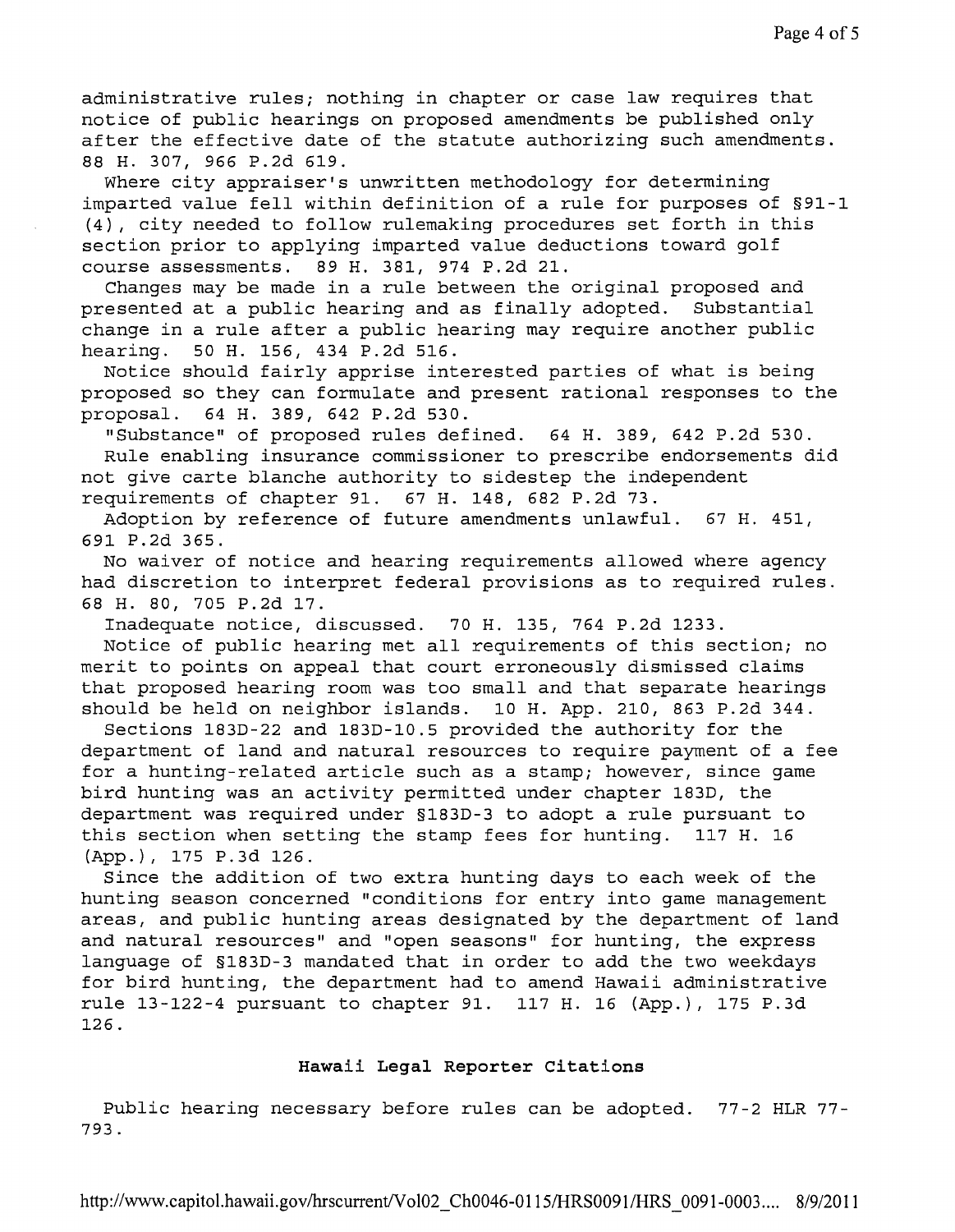Substance of proposed rules. 78-2 HLR 781.

Previous

Vol02 Ch0046-0115

Next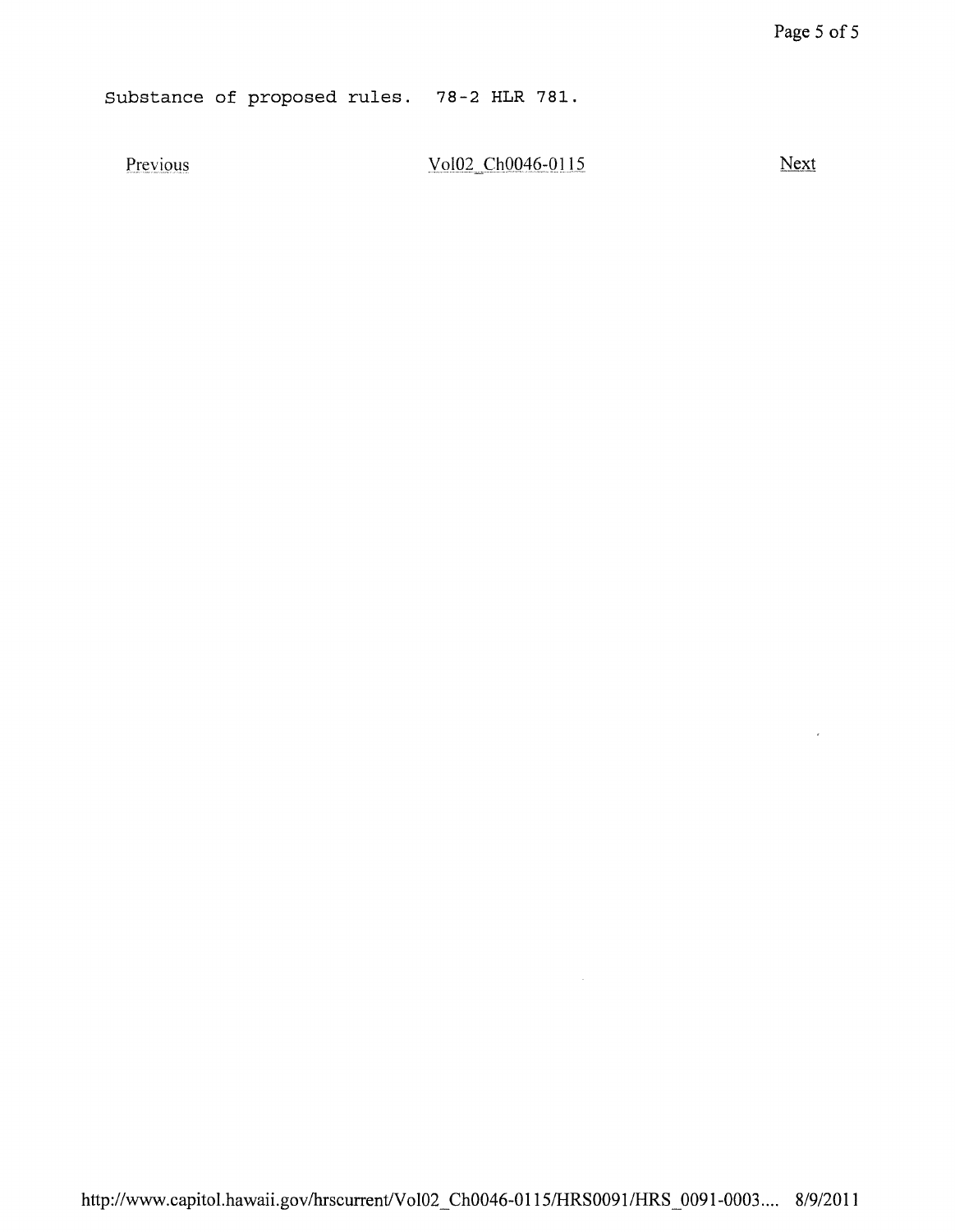ORDINANCE NO.

BILL NO. (2011)

A BILL FOR AN ORDINANCE AMENDING TITLE 3, MAUl COUNTY CODE, PERTAINING TO THE ESTABLISHMENT OF AN ECONOMIC DEVELOPMENT REVOLVING FUND

BE IT ORDAINED BY THE PEOPLE OF THE COUNTY OF MAUl:

SECTION 1. Title 3, Maui County Code, is amended by adding a new chapter to be appropriately designated and to read as follows:

#### **"Chapter 3.81**

#### **ECONOMIC DEVELOPMENT REVOLVING FUND**

Sections:

| 3.81.010 | Fund establishment. |
|----------|---------------------|
| 3.81.020 | Purpose.            |
| 3.81.030 | Administration.     |
| 3.81.040 | Use of fund.        |

**3.81.010 Fund establishment.** There is established and created a fund known as the economic development revolving fund.

**3.81. 020 Purpose.** The purpose of the economic development revolving fund shall be to provide funds for economic development and economic development programs in the County of Maui. The administration and council find that the creation of the fund is necessary to strengthen and diversify the County's economy; to support existing County businesses; to promote job creation; to attract new business, industry, construction, and events that will foster economic development in the County; and to improve the overall economic and social well-being of the County.

**3.81.030 Administration.** A. The director of finance shall establish a separate account to record all revenues and expenses as a result of the economic development programs established in the County.

B. There shall be deposited into the economic development revolving fund any council appropriations to the fund and all moneys donated to the County for economic development programs.

 $EXHIBIT''$   $2$  "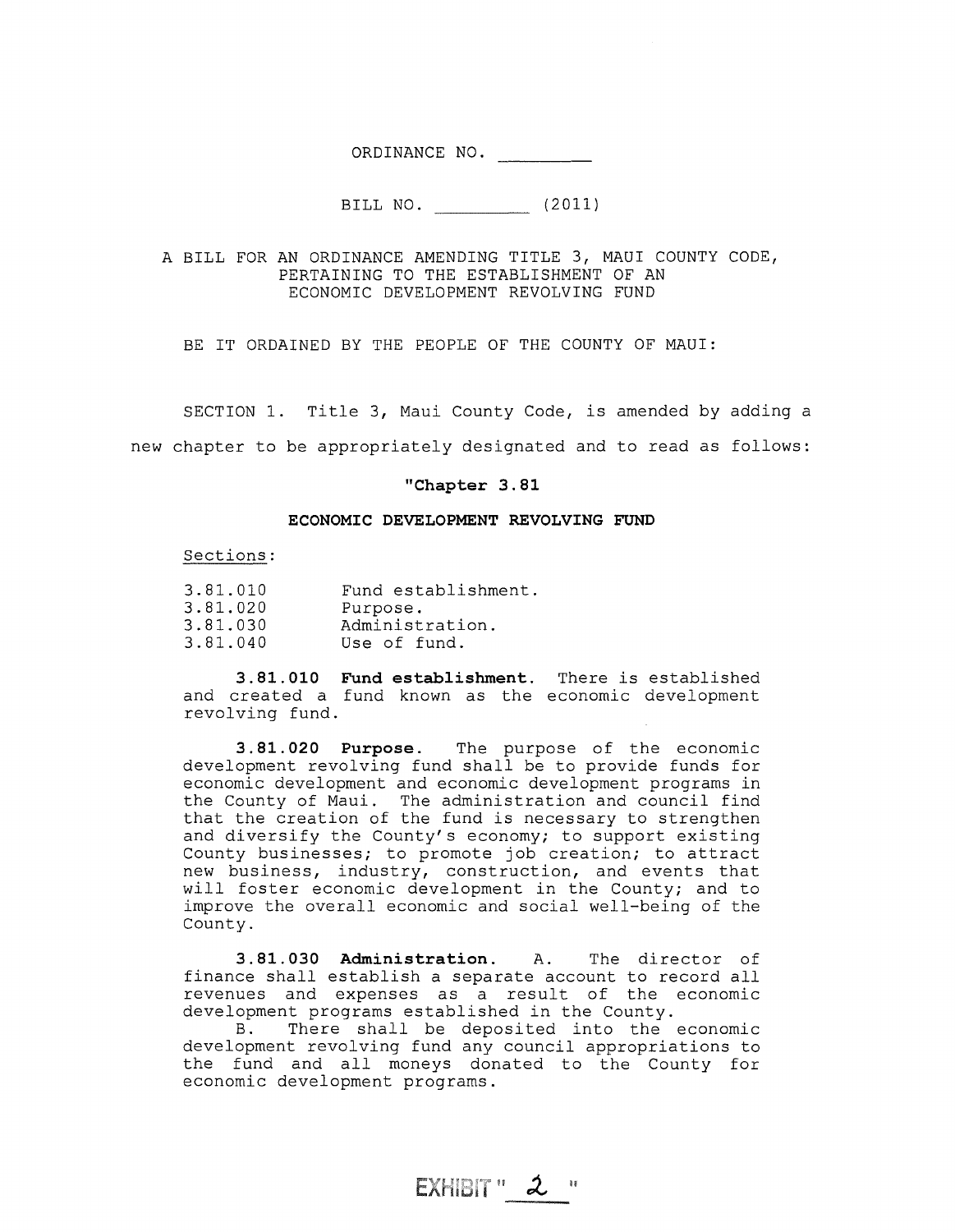C. Any proposed appropriation shall be submitted to the Council for approval as a budget appropriation in either the annual budget or a proposed amendment to the budget ordinance. In adopting each fiscal year's budget and capital program, the council may make appropriations to the fund.

D. The director of finance with the coordinator D. The director of finance with the coordi<br>for the office of economic development may administrative rules necessary to carry out the purpose of this chapter. adopt

**3.81.040 Use of fund.** Council appropriations from the economic development revolving fund shall be for the public purposes set forth in section 3.81.020. appropriations may include authorizing grants or loans to any nonprofit or for-profit organization; leveraging funds provided by federal, state, nonprofit, or for-profit organizations and other non-County entities to expand economic development program opportunities in the County; and other economic development initiatives."

SECTION 2. This ordinance shall take effect upon its

approval.

APPROVED AS TO FORM AND LEGALITY:

<u> 1 ame</u> ADRIANNE N. HEEL

Deputy Corporation Counsel County of Maui S:\ALL\ANH\ORDs.RESOs\3.81.Econ.Development.Fund.81111.doc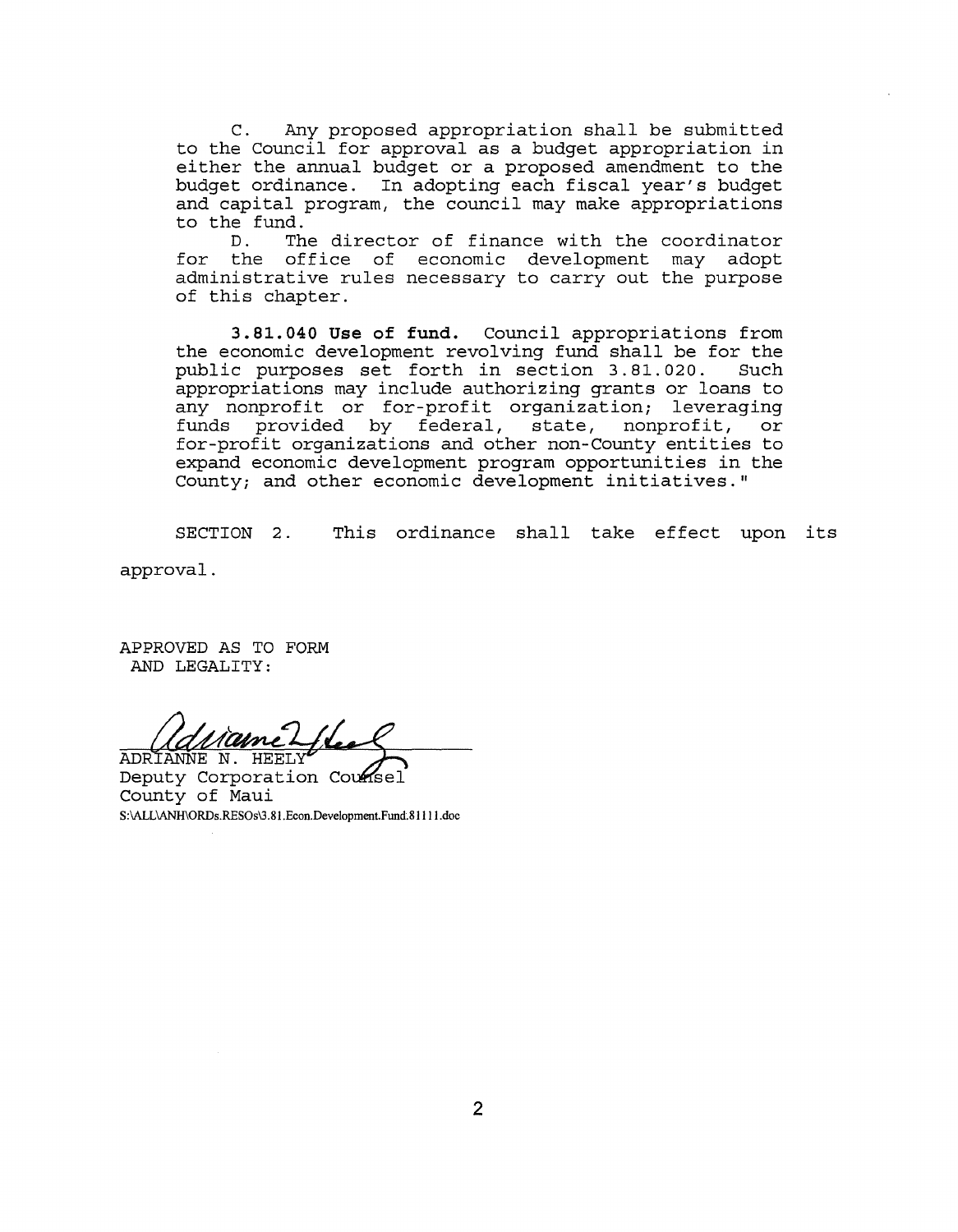ORDINANCE NO.

BILL NO. (2011)

A BILL FOR AN ORDINANCE AMENDING TITLE 3, MAUl COUNTY CODE, PERTAINING TO THE ESTABLISHMENT OF AN ECONOMIC DEVELOPMENT REVOLVING FUND

BE IT ORDAINED BY THE PEOPLE OF THE COUNTY OF MAUI:

SECTION 1. Title 3, Maui County Code, is amended by adding a

new chapter to be appropriately designated and to read as follows:

## **"Chapter 3.81**

#### **ECONOMIC DEVELOPMENT REVOLVING FUND**

#### Sections:

| 3.81.010 | Fund establishment. |
|----------|---------------------|
| 3.81.020 | Purpose.            |
| 3.81.030 | Administration.     |
| 3.81.040 | Use of fund.        |

**3.81.010 Fund establishment.** There is established and created a fund known as the economic development revolving fund.

**3.81.020 Purpose.** The purpose of the economic development revolving fund shall be to provide funds for economic development and economic development programs in the County of Maui. The administration and council find that the creation of the fund is necessary to strengthen and diversify the County's economy; to support existing County businesses; to promote job creation; to attract new business, industry, construction, and events that will foster economic development in the County; and to improve the overall economic and social well-being of the County.

**3.81. 030 Administration.** A. The director of finance shall establish a separate account to record all revenues and expenses as a result of the economic development programs established in the County.

B. There shall be deposited into the economic development revolving fund any council appropriations to the fund and all moneys donated to the County for economic development programs.